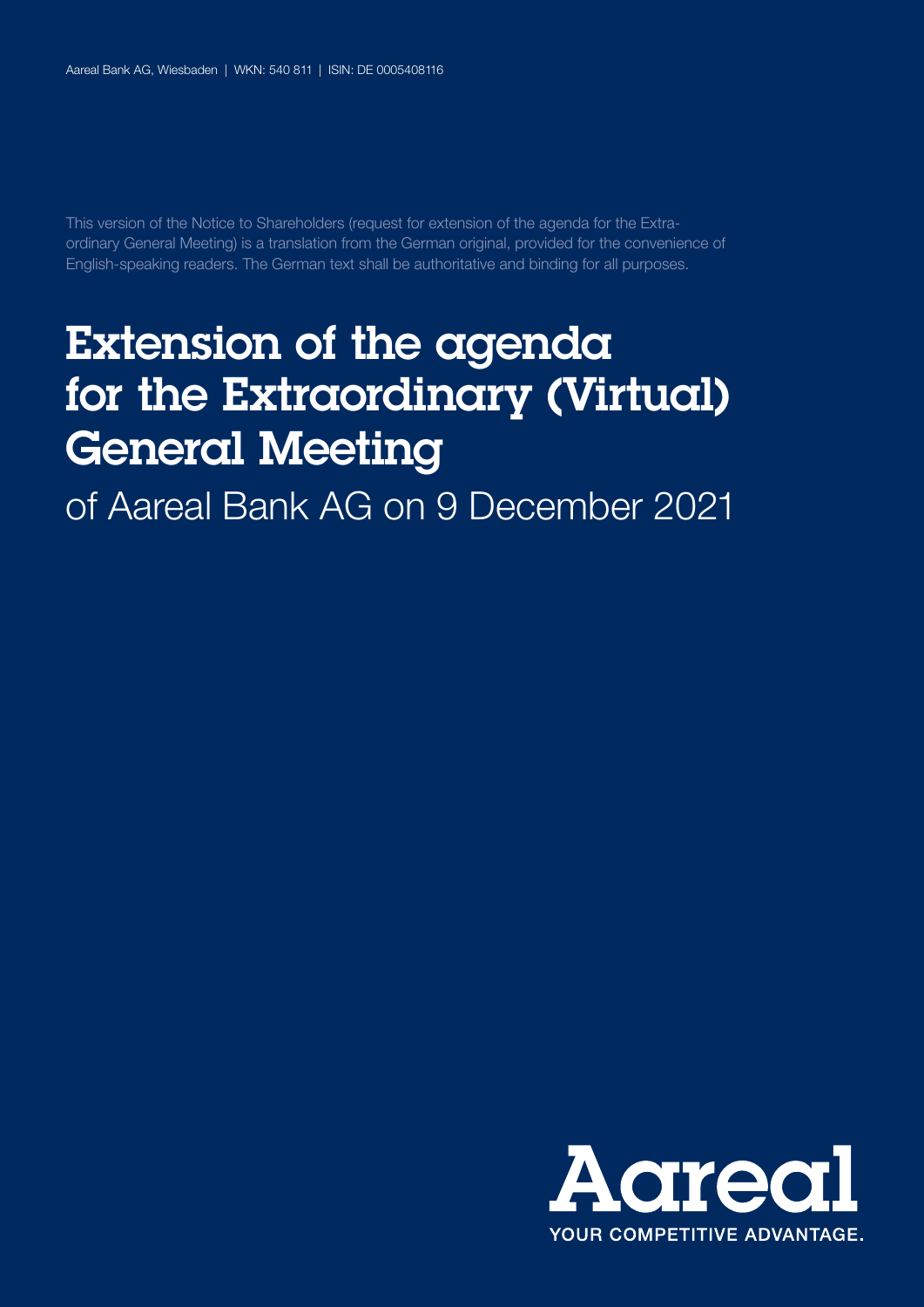#### Request for extension of the agenda by Petrus Advisers Investments Fund L.P.

The Extraordinary (Virtual) General Meeting of Aareal Bank AG was convened for Thursday, 9 December 2021, in Wiesbaden, by way of publication in the German Federal Gazette (Bundesanzeiger) dated 2 November 2021.

Based on the request for extension of the agenda dated 8 November 2021 submitted by Petrus Advisers Investments Fund L. P., the following items for resolutions will be added to the agenda for the Extraordinary (Virtual) General Meeting on 9 December 2021 – which so far provided for a single agenda item – pursuant to sections 122 (2), 124 (1) of the German Stock Corporation Act (Aktiengesetz – "AktG"); this is hereby announced as follows.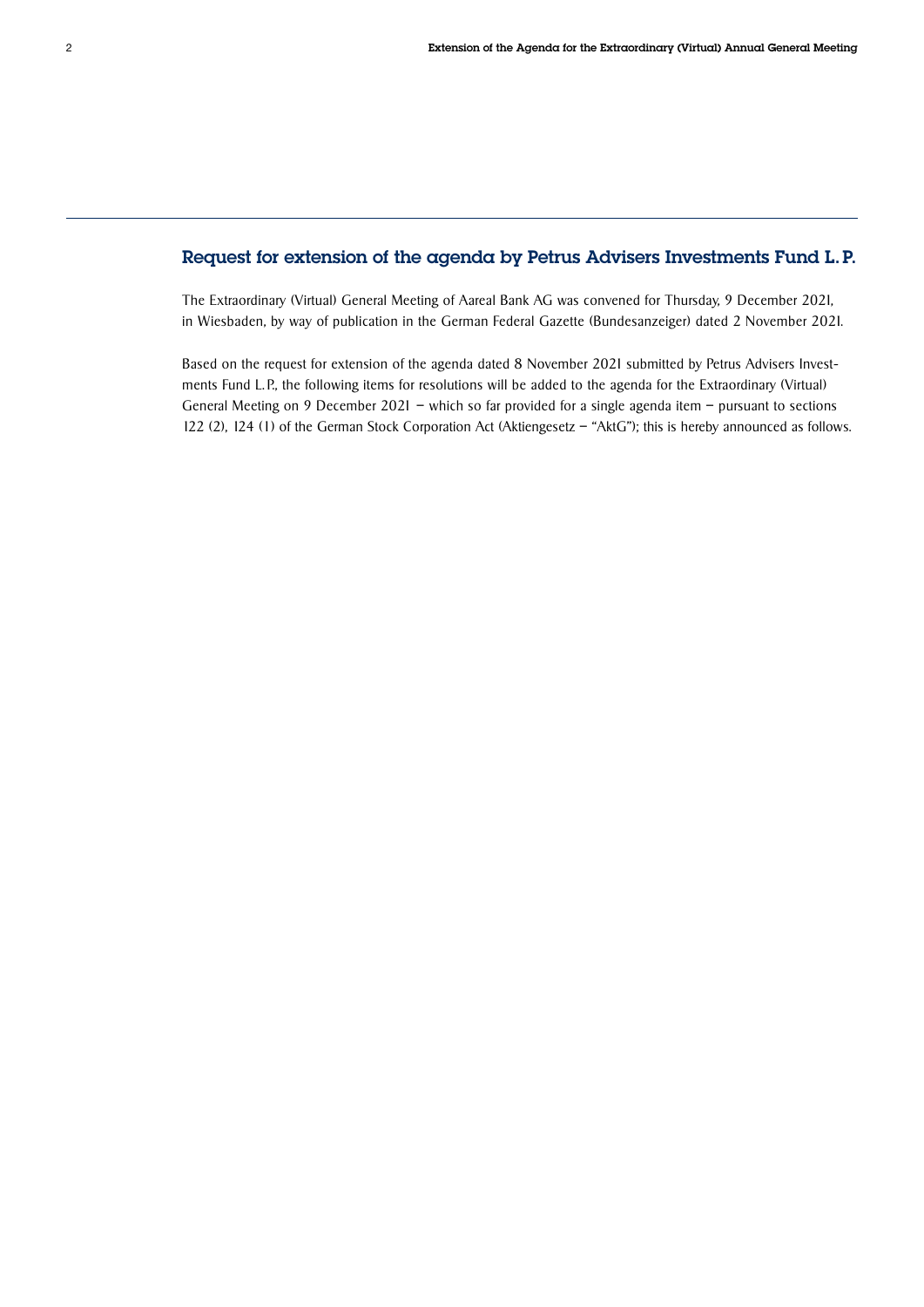## Agenda item no. 2: Passing of a resolution on the removal of Supervisory Board members pursuant to section 103 of the AktG

It is proposed to resolve as follows:

- a) That Marija Korsch, member of the Supervisory Board (and, at the same time, its Chairman) be removed from office, effective at the end of this Extraordinary General Meeting.
- b) That Christof von Dryander, member of the Supervisory Board, be removed from office, effective at the end of this Extraordinary General Meeting.
- c) That Dietrich Voigtländer, member of the Supervisory Board, be removed from office, effective at the end of this Extraordinary General Meeting.

Resolutions shall be passed by way of separate, individual polls.

#### Agenda item no. 3: Passing of a resolution on by-elections of Supervisory Board members

Pursuant to section 2(1) of the Co-Determination Agreement in conjunction with Article 9 of the Memorandum and Articles of Association and sections 95, 96 (1), 101(1) of the AktG, the Supervisory Board consists of eight members to be elected by the General Meeting and four members to be elected by staff. The General Meeting is not bound by nominations when electing shareholder representatives to the Supervisory Board.

a) In the event that Supervisory Board member Marija Korsch is removed from office at this General Meeting, or her membership on the Supervisory Board has ended otherwise (or will end otherwise, upon the end of the General Meeting), it is proposed to resolve as follows:

## Mr Theodor Heinz Laber, of Unterschleissheim (Germany), businessman and former member of senior management of UniCredit Bank AG, is elected to the Supervisory Board as shareholder representative.

Mr Theodor Heinz Laber is Chairman of the Supervisory Boards of BVV Versicherungsverein des Bankgewerbes

a. G., BVV Versorgungskasse des Bankgewerbes e. V., and of BVV Pensionsfonds des Bankgewerbes AG (pension fund and mutual pension fund schemes organised for the German banking sector). Mr Laber's curriculum vitae is attached to this letter.

b) In the event that Supervisory Board member Christof von Dryander is removed from office at this General Meeting, or his membership on the Supervisory Board has ended otherwise (or will end otherwise, upon the end of the General Meeting), it is proposed to resolve as follows:

## Ms Marion Khüny, of Mödling (Austria), selfemployed consultant, is elected to the Supervisory Board as shareholder representative.

Ms Marion Khüny is a member of the Supervisory Board of Erste Group Bank AG, Vienna, Austria, and of KA Finanz AG, Vienna, Austria. Ms Khüny's curriculum vitae is attached to this letter.

c) In the event that Supervisory Board member Dietrich Voigtländer is removed from office at this General Meeting, or his membership on the Supervisory Board has ended otherwise (or will end otherwise, upon the end of the General Meeting), it is proposed to resolve as follows:

## Mr Joachim Sonne, of Munich (Germany), selfemployed consultant, is elected to the Supervisory Board as shareholder representative.

Mr Joachim Sonne is an independent Non-Executive Director and a member of the Audit Committee of Proximus S. A., Belgium. Mr Sonne's curriculum vitae is attached to this letter.

Said candidates are to be elected for a term of office commencing after the close of the General Meeting until, in accordance with Article 9 of the Memorandum and Articles of Association, (i) for candidates Theodor Heinz Laber and Marion Khüny, the close of the General Meeting that resolves on the formal approval for the 2022 financial year, and (ii) for candidate Joachim Sonne, the close of the General Meeting that resolves on the formal approval for the 2023 financial year.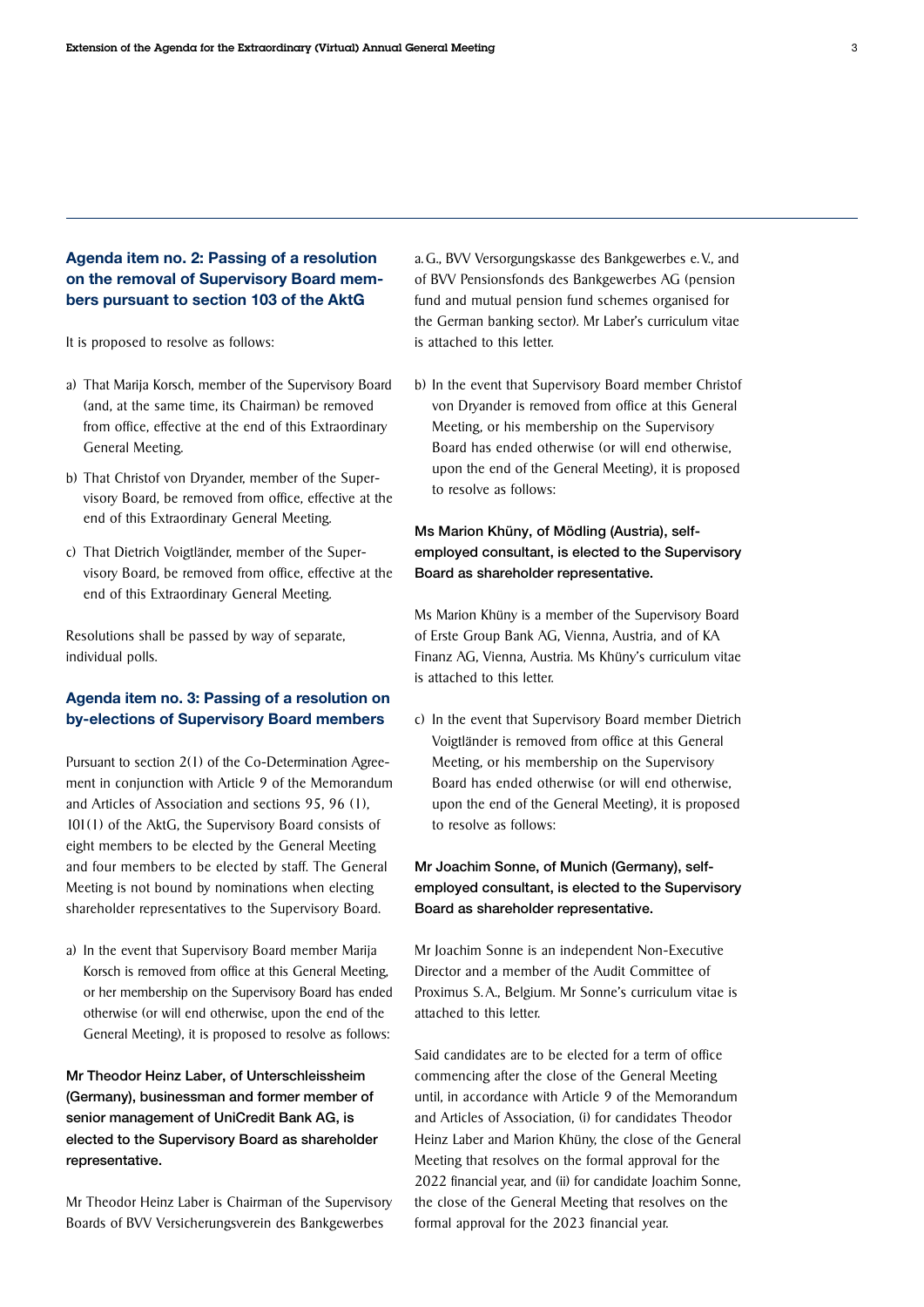Resolutions shall be passed by way of separate, individual polls.

## Substantiation for the request for extension of the agenda, as submitted by the applicant<sup>1)</sup>:

Petrus Advisers Investments Fund L.P. already voiced considerable doubt, in connection with the Annual General Meeting 2021 as to whether the Supervisory Board has the ability, in its current composition, to appropriately support Aareal Bank AG regarding the urgent tasks to be performed in the years ahead. This concern has been confirmed further since the last General Meeting. Following the absence of the Company's CEO Hermann Merkens, due to illness, the Supervisory Board failed to resolve Aareal Bank's lack of leadership and strategy in the short term. The deadlock  $-$  until the appointment of Mr Jochen Klösges as Chairman of the Management Board – has caused economic damage to the Company, and still has an effect today. Following the advances of investor Apollo over a year ago, Aareal Bank has turned into a takeover target twice within a very short time. There is still no evidence of a clearly-defined strategy on how to deal with the IT subsidiary Aareon. As a consequence, the threat exists of an unprepared sale following a drawn-out leadership vacuum, which might be detrimental to the Company and its shareholders.

Petrus Advisers Investments Fund L. P. holds the view that the current Supervisory Board offers no guarantee for targeted takeover talks. In the current situation, a partial replacement of Supervisory Board members is inevitable in order to ensure the Company's economic success.

In our view, the nominations for election as shareholder representatives are in concordance with the statutory requirements as per section 100 (5) of the AktG. The proposed candidates were identified, with the support of external advisors, on the basis of publicly available Company information regarding the skills profile for the Supervisory Board. For this purpose, the professional

and personal suitability requirements, together with various objectives to promote the diversity of the Supervisory Board (in terms of gender, professional qualification, age and geographical diversity) and its independence, as well as statutory requirements were taken into account. All relevant information was obtained and reconciled with the corresponding profile. The candidates proposed for the by-election comply with the skills profile required by the Company, and are independent as defined in section C.13 of the German Corporate Governance Code.

Moreover, each of the candidates has declared individually that they have sufficient time available for the work on the Supervisory Board, and that they will accept the mandate if elected.

## Information on the candidates, as provided by the applicant:

The curricula vitae of the proposed candidates are attached to this request for extension of the agenda, providing information on the candidate's relevant knowledge, skills and professional experience, supplemented by an overview of the candidate's material activities in addition to the Supervisory Board mandate.

#### Theodor Heinz Laber

Mr Laber is a highly experienced bank manager holding extensive personnel and Management Board experience. Contributing his experience gained in numerous transformation processes he led in the German banking sector, and thanks to his significant IT transformation expertise and experience in property finance, he has an ideal profile for Aareal Bank AG's Supervisory Board.

#### Marion Khüny

Ms Khüny is an experienced bank manager, with broad-based experience in the areas of portfolio management, investment banking and risk management, as well as corporate governance.

#### Joachim Sonne

Mr Sonne commands very extensive experience: besides M&A and Corporate Finance, covering the areas of technology and software in particular.

<sup>&</sup>lt;sup>1)</sup> Please note that the following is a convenience translation of the request by the applicant and the curricula vitae provided in German.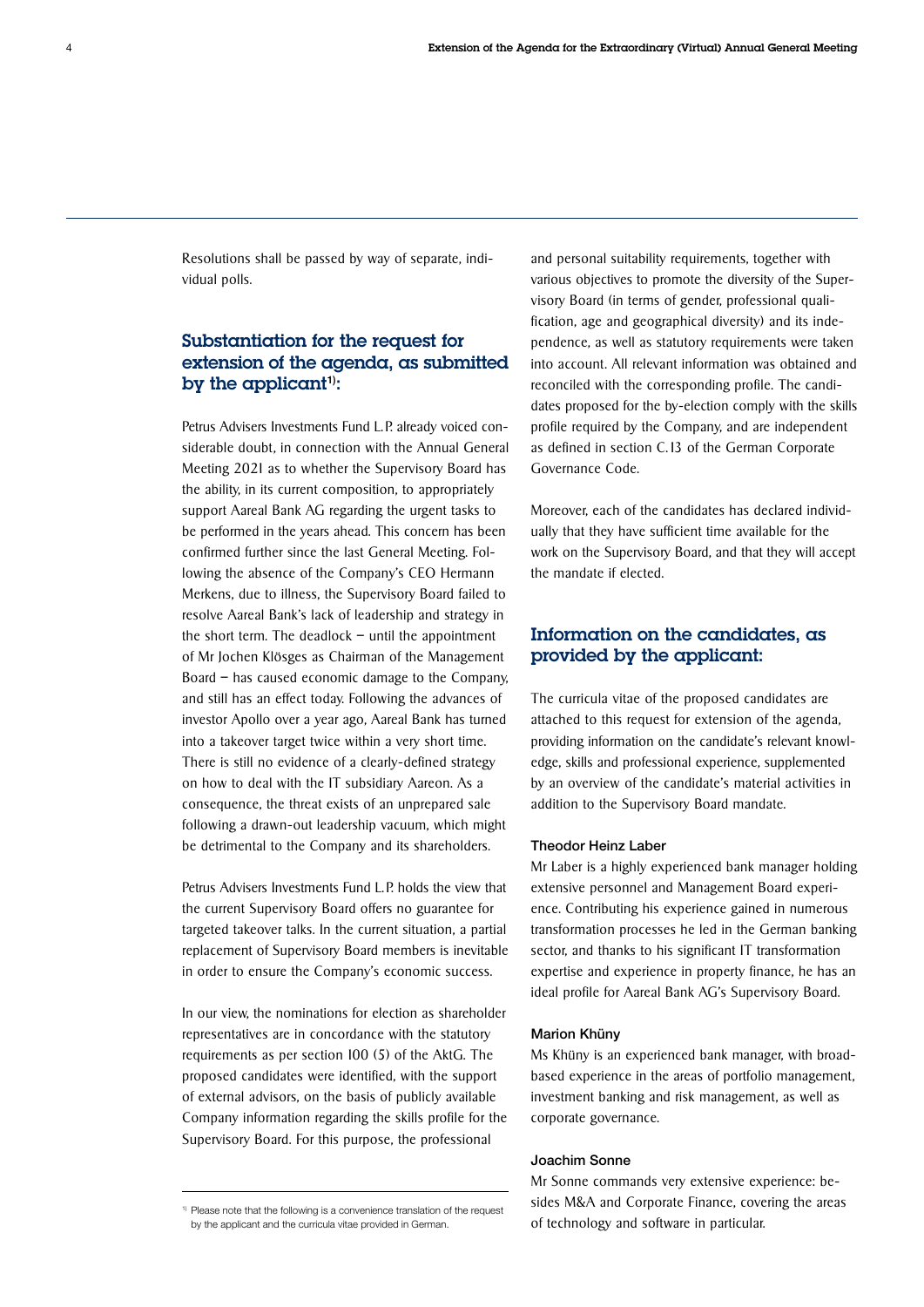#### Curricula vitae of the candidates proposed by the applicant, as provided by the applicant:



## Theodor Heinz Laber

|                            | Date of birth: 22 September 1953 |               | Residential address: Unterschleissheim, Germany |
|----------------------------|----------------------------------|---------------|-------------------------------------------------|
| <b>Nationality:</b> German |                                  | Independence: | (x)                                             |
|                            |                                  |               |                                                 |

#### Expertise

Broad-based experience in personnel management, operating experience in the areas of efficiency enhancement, integration/mergers, property finance experience, significant IT management experience

## Professional career

| 04/2019 to date   | Offices held on supervisory boards, including as Chairman of BVV (staff pension scheme                                                                                |
|-------------------|-----------------------------------------------------------------------------------------------------------------------------------------------------------------------|
|                   | for bank employees, with $\epsilon$ 30 billion in assets under management, as well as on boards of                                                                    |
|                   | trustees (e.g. at Hypo-Kulturstiftung, which operates the Kunsthalle in Munich)                                                                                       |
| 01/2018-03/2019   | Co-management of the German branch of UBIS (UniCredit's IT and back-office entity)                                                                                    |
| 01/2006 - 12/2017 | Member of senior management, UniCredit Bank AG, Munich                                                                                                                |
| 03/2003 - 12/2005 | Divisional head of Bayerische Hypo- und Vereinsbank AG                                                                                                                |
| 09/2001 - 02/2003 | Chief Operating Officer, HVB Real Estate Bank AG (responsible for operating and                                                                                       |
|                   | HR integration of three property finance banks: Bayerische Handelsbank, Süddeutsche                                                                                   |
|                   | Bodenkreditbank, and Vereinsbank Nürnberg)                                                                                                                            |
| 09/1998 - 08/2001 | Head of HR, Bayerische Hypo- und Vereinsbank AG (merger of Bayerische Hypotheken-                                                                                     |
|                   | und Wechselbank and Bayerische Vereinsbank in terms of HR and regarding employer/                                                                                     |
|                   | employee relationships)                                                                                                                                               |
| 05/1994 - 08/1998 | Head of HR, Bayerische Vereinsbank AG (involving several M&A deals, from due diligence<br>to HR integration, e.g. for Vereins- und Westbank, Hamburg, and BPH Cracow) |
| 08/1976 - 04/1994 | Various positions in the HR department of Bayerische Vereinsbank AG (including Head of                                                                                |
|                   | Advisory & personnel development/employer branding), as well as in corporate projects                                                                                 |
|                   | such as overhead value analysis                                                                                                                                       |
| <b>Education</b>  |                                                                                                                                                                       |
|                   |                                                                                                                                                                       |

| 1972 - 1976 | Business management studies, with a degree in business administration |
|-------------|-----------------------------------------------------------------------|
|             | (Diplom-Betriebswirt)                                                 |
| 1969 - 1971 | Bayer. Staatsbank, vocational training (bank officer)                 |
| 1963 - 1969 | Albrecht-Gymnasium grammar school, Munich                             |

#### Additional engagement as a member of an executive body with other companies

Chairman of the Supervisory Board of BVV Member of the Board of Trustees, Hypo-Kulturstiftung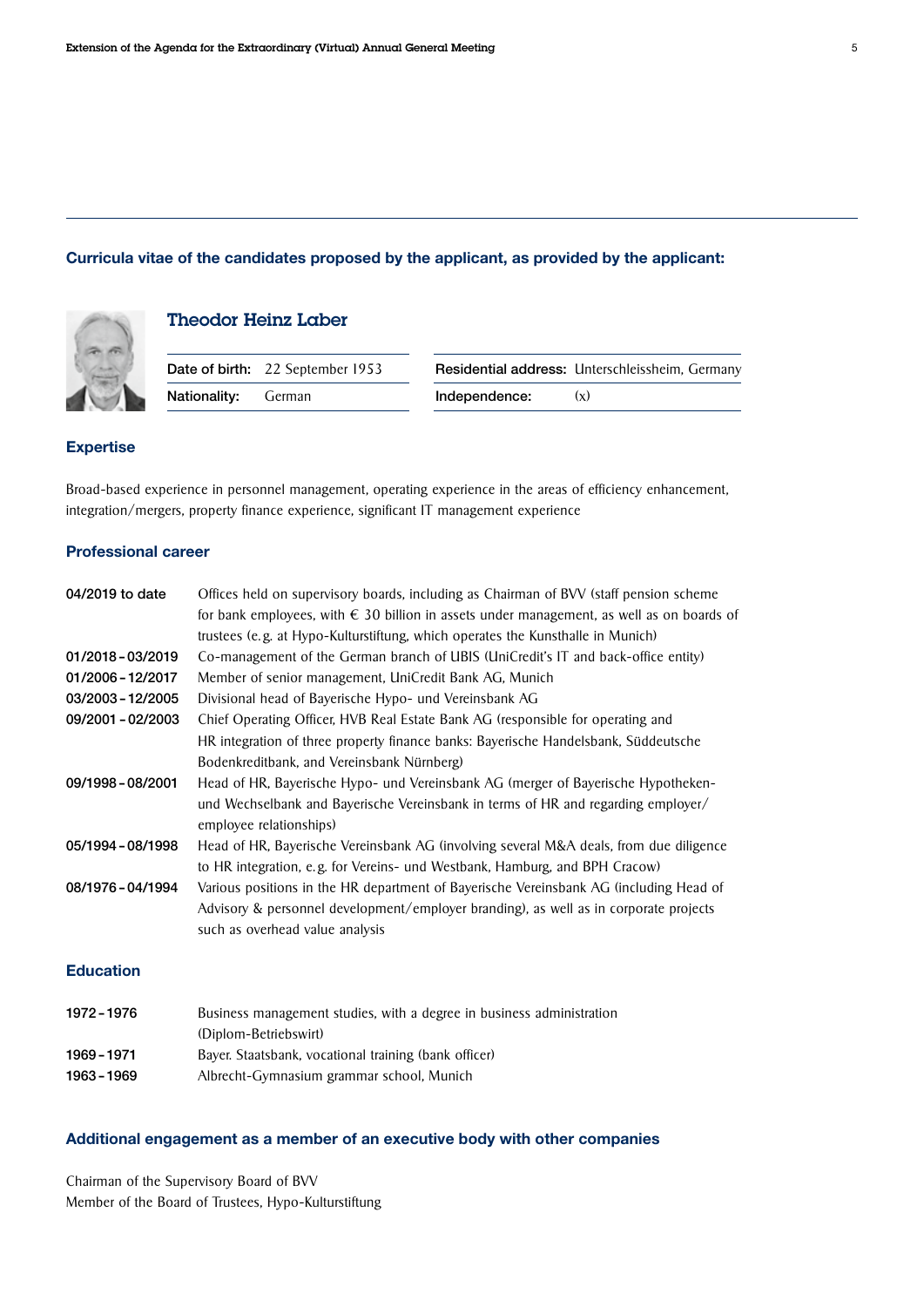

## Mag. Marion Khüny

| Date of birth: 18 May 1969 |          | Residential address: Mo |     |
|----------------------------|----------|-------------------------|-----|
| Nationality:               | Austrian | Independence:           | (x) |

| Date of birth: 18 May 1969   | Residential address: Mödling, Austria |     |
|------------------------------|---------------------------------------|-----|
| <b>Nationality:</b> Austrian | Independence:                         | (x) |

#### Expertise

Experienced manager with proven skills in portfolio management, investment banking, risk management, and Supervisory Board governance. Strong focus on the development of staff, combined with the ability to adapt to new professional challenges and different cultures. Broad knowledge of the entire banking industry (comprising commercial banking, investment banking, as well as risk and treasury management).

#### Professional career

| 05/2017 to date   | Erste Group Bank AG, Vienna (member of the Supervisory Board)                              |
|-------------------|--------------------------------------------------------------------------------------------|
| 09/2017 to date   | KA Finanz, Vienna (member of the Supervisory Board)                                        |
| 04/2019 to date   | Senior advisor, Oaknorth Analytical Intelligence (London)                                  |
| 06/2017-04/2019   | Senior advisor to a family office (Monaco)                                                 |
| 03/2015-09/2016   | Member of the Divisional Board, Commerzbank AG (Frankfurt)                                 |
| 11/2008 - 12/2014 | Head of Division, UniCredit Bank AG/UniCredit Group (Munich/Milan)                         |
| 11/2003 - 10/2008 | Co-head of proprietary credit trading – Managing Director, UniCredit Group/Bank Austria AG |
|                   | (Vienna)                                                                                   |
| 12/1997 - 10/2003 | Senior fund manager – VP, Deutsche Asset Management (DWS) (Frankfurt)                      |
| 01/1995 - 11/1997 | Portfolio Manager, EM bonds/distressed loans, Creditanstalt AG (Vienna)                    |
| 06/1993-12/1994   | Trainee programme, Creditanstalt AG (Vienna)                                               |

#### Internships

| 03/1993     | Creditanstalt AG (London, UK)                                 |
|-------------|---------------------------------------------------------------|
| Summer 1992 | Austrian Foreign Trade Delegation (Johannesburg/South Africa) |
| Summer 1991 | König AG (automotive supplier) (Rankweil/Austria)             |

#### Education

| 10/1988-03/1993   | Magister in International Economics, Leopold-Franzens University (Innsbruck/Austria)  |
|-------------------|---------------------------------------------------------------------------------------|
| 09/1990 - 07/1991 | 8 PhD, MBA, BA courses in economics, marketing – Marguette University (Milwaukee/USA) |
|                   | Chartered Financial Analyst (CFA), German Association for Financial Analysis and      |
|                   | Asset Management (DVFA)                                                               |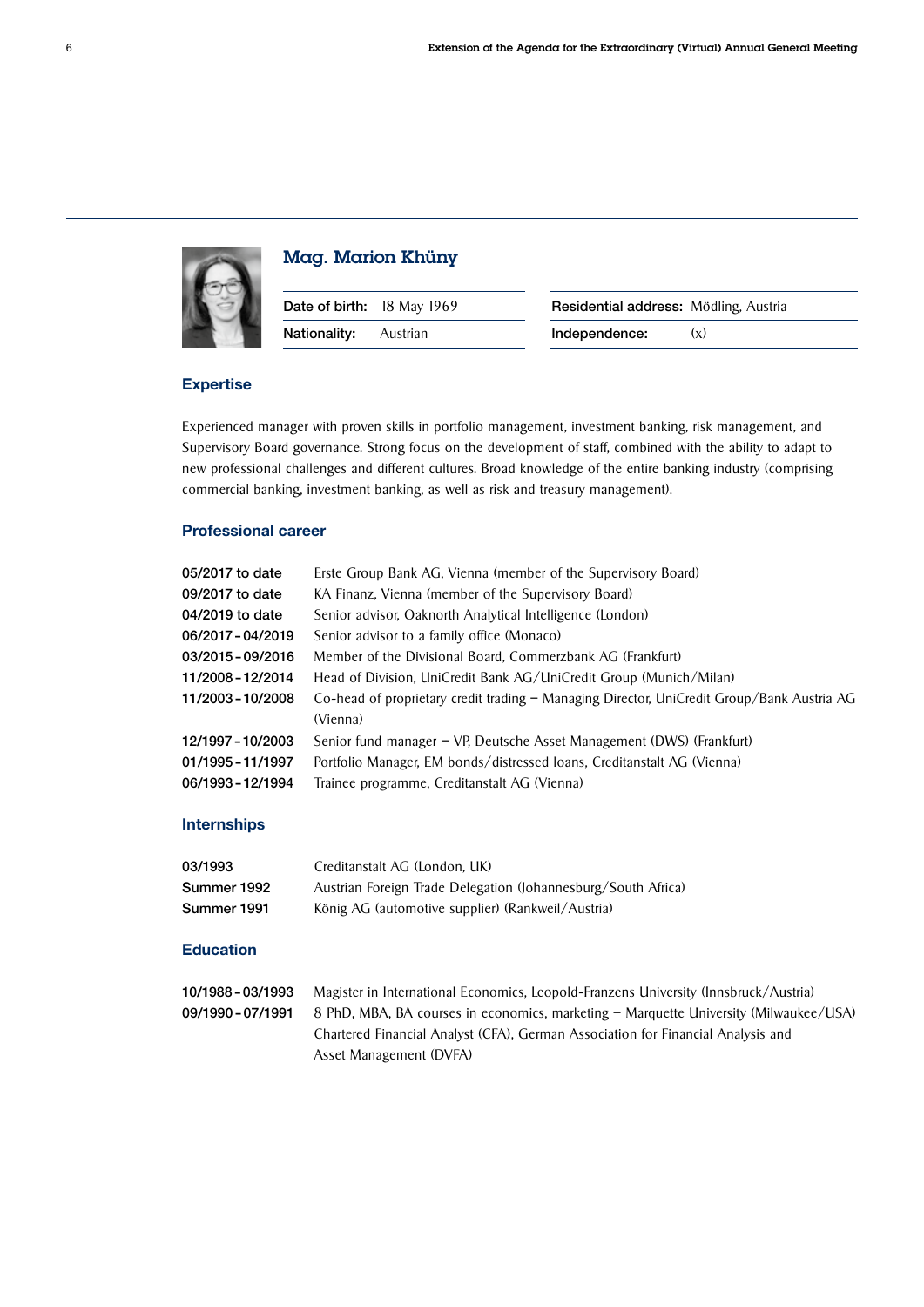



## Joachim Sonne

| Date of birth: 25 May 1974 | <b>Residential address: Munich, Germany</b> |
|----------------------------|---------------------------------------------|
| <b>Nationality:</b> German | Independence:<br>(x)                        |

#### Expertise

Long-standing experience in the capital markets, and regarding M&A issues Extensive technology industry expertise Extensive experience in personnel management, having managed the EMEA TMT division of J. P. Morgan Experience in examining and approval of loan applications, including participation in credit committees. Independent advisor to telecommunications and technology companies regarding strategy and raising capital. Experience on audit committees.

#### Professional career

| <b>Since 2021</b> | Senior advisor for global investment opportunities in telecommunications infrastructure - |
|-------------------|-------------------------------------------------------------------------------------------|
|                   | AustralianSuper Pty                                                                       |
| <b>Since 2019</b> | Independent non-executive director and member of the audit committee, Proximus S.A.       |
|                   | (Brussels, Belgium)                                                                       |
| $2016 - 2019$     | Managing Director, Co-head of Telecommunications, Media and Technology EMEA,              |
|                   | J.P. Morgan (London, United Kingdom)                                                      |
| $2011 - 2015$     | Managing Director, Head of Telecommunications Investment Banking EMEA,                    |
|                   | J.P. Morgan (London, United Kingdom)                                                      |
| $2010 - 2011$     | Executive Director, M&A Germany, J.P. Morgan (Frankfurt, Germany)                         |
| $2006 - 2010$     | Executive Director, Telecommunications and Media Investment Banking,                      |
|                   | J.P. Morgan (New York, USA)                                                               |
| 1998 - 2005       | Vice President, Telecommunications, Media & Technology Investment Banking,                |
|                   | J.P. Morgan (London, United Kingdom)                                                      |
|                   |                                                                                           |

#### Education

| 1995 - 1998 | European Master of Management studies focusing on finance and controlling.       |  |
|-------------|----------------------------------------------------------------------------------|--|
|             | EAP, European School of Management (Graduate Business Manager – Diplom-Kaufmann) |  |
| 1993 - 1995 | Pre-degree exam in business administration and economics, University of Passau   |  |
| 1993        | University entrance exam (Abitur), Albert-Einstein Gymnasium, Munich             |  |

#### Additional engagement as a member of an executive body with other companies

Independent advisor to telecommunications and technology companies regarding strategy and raising capital Active investor in early-stage and growth companies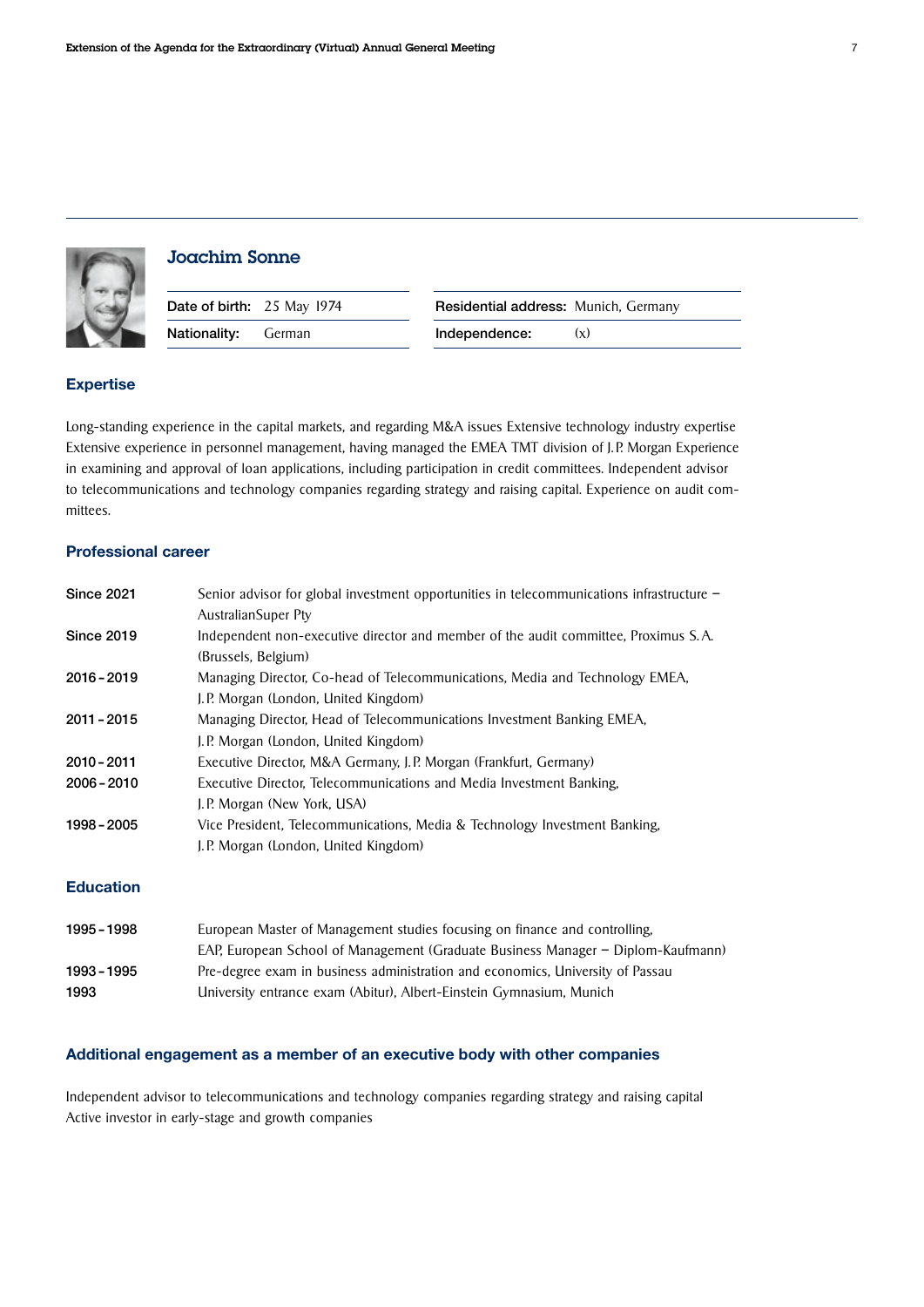## Statements by the Management Board and the Supervisory Board regarding the request for extension of the agenda

#### Statement by the Management Board:

In accordance with the assignment of responsibilities under German corporate law, the Management Board does not consider itself in a position to comment on the request by Petrus Advisers Investments Fund L. P. for removal of identified members of the Supervisory Board, nor will it comment on the proposed replacement candidates for election to the Supervisory Board. However, the Management Board would like to point out that Supervisory Board members Ms Korsch, Mr von Dryander and Mr Voigtländer were elected with a large majority, and that an equally-worded request for removal of said persons submitted by the applicant was already rejected by the Annual General Meeting on 18 May 2021.

#### Statement by the Supervisory Board:

#### 1. Statement regarding agenda item no. 2: request for extension of the agenda and application for removal of Supervisory Board members

The entire Supervisory Board continues to have no doubts concerning the extensive personal and professional skills of Supervisory Board members Marija Korsch, Christof von Dryander and Dietrich Voigtländer, as well as their personal reliability. The Supervisory Board's assessment has not changed since the Annual General Meeting on 18 May 2021, in connection of which the Supervisory Board already commented on an identical (and unsuccessful) request for removal of Supervisory Board members put forward by Petrus Advisers Investments Fund L. P.

There continues to be no need for withdrawing confidence in Mr von Dryander, who was newly elected to the Supervisory Board only at the Annual General Meeting on 27 May 2020, or in Mr Voigtländer, who was re-elected at that meeting – each with an overwhelming majority. Once again, the applicant has presented no evidence that these persons have not exercised their office without objections. The same applies to Ms Korsch, who has held the Chair of the Supervisory Board since 2012.

The Supervisory Board also points out that extensive discussions concerning the Supervisory Board's skills profile, its composition, the structure of its committees and the terms of office of its members took place in preparation for the Annual General Meeting 2020 – with all material investors as well as proxy advisors. Investor Petrus Advisers Investment Fund L. P. was included in this discussion, in great detail and on equal terms. Candidates proposed by Petrus Advisers were included in this clearly structured, transparent and professionally managed personnel selection process. This corporate governance sounding led to shortened terms of office of Supervisory Board members, the introduction of a so-called staggered board, as well as new appointments to the Supervisory Board (in the sense of a Board refreshment). Specifically, Ms Jana Brendel and Mr Christof von Dryander were won for a candidacy. The selection process, during which the Nomination Committee had selected these two candidates from among more than 90 profiles (and following a "fit and proper" examination conducted by BaFin and the ECB), was transparently communicated in the form of information provided regarding agenda item no. 6 of the Annual General Meeting. This highly transparent and broadly explored corporate governance reform met with resounding support by shareholders at the 2020 Annual General Meeting: the six candidates for election to the Supervisory Board received between 99.68 per cent and 99.72 per cent of votes. This also applies to the Supervisory Board members, Messrs von Dryander and Voigtländer, whose removal Petrus Advisers Investments Fund L. P. has once again proposed, and who were given a vote of confidence by the Annual General Meeting on 18 May 2021, where the resolution for their formal approval received a large majority.

The applicant's repeated submission of identical requests for removal of Supervisory Board members, twice within the course of half a year even though the facts have been unchanged, appears questionable. On the contrary, since the request for extension of the agenda submitted in April, which the Annual General Meeting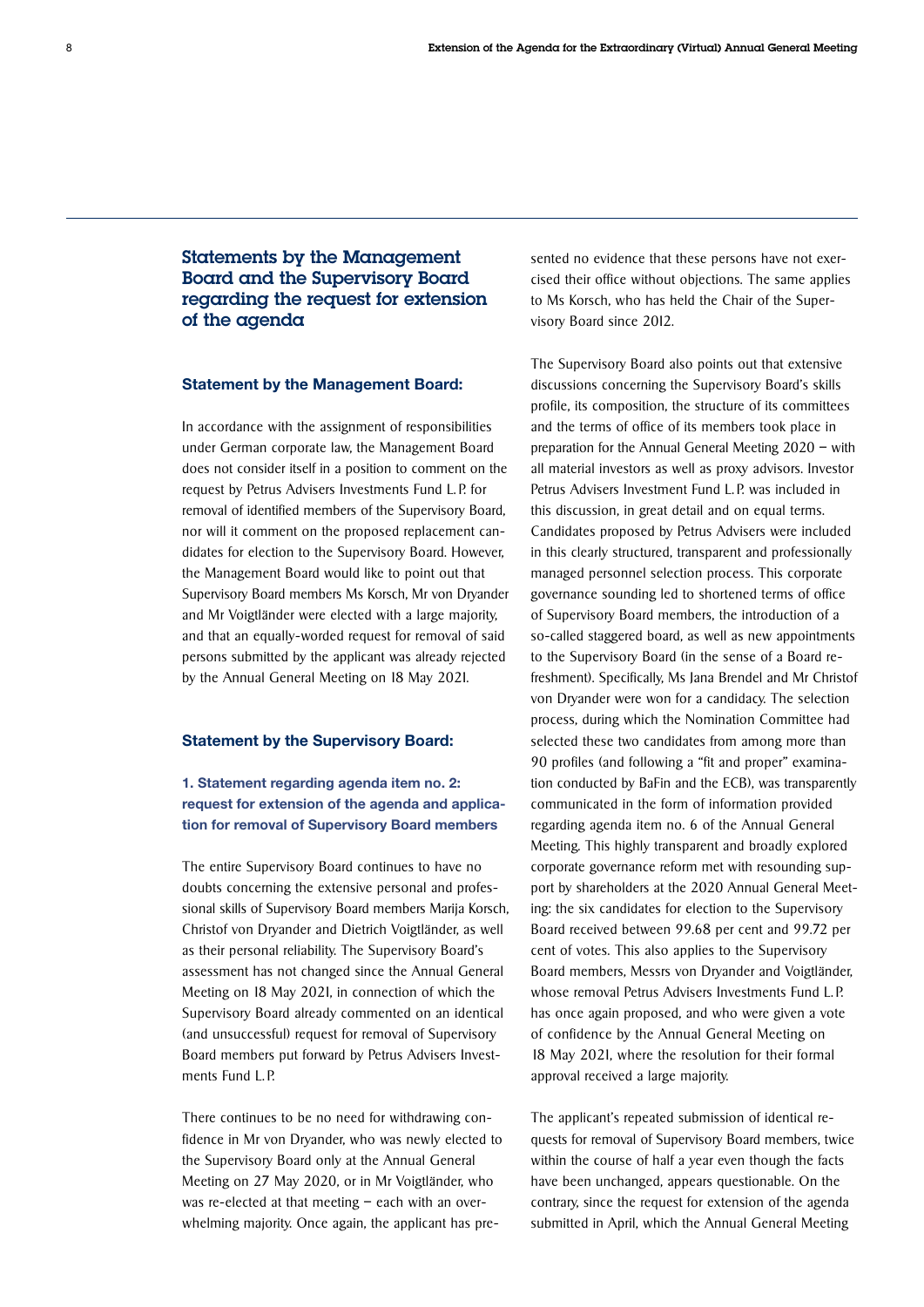on 18 May 2021 dealt with, a new CEO was appointed; the Bank consistently implemented its strategy since the beginning of the 2021 financial year; and the Bank's financial results are within the guidance given at the outset of the 2021 financial year, providing evidence of a successful business performance.

Regarding the alleged absence of a sustainable strategy for the Company and the alleged insufficient performance by the Supervisory Board to fulfil its duties, as claimed by Petrus Advisers Investments Fund L. P.: the Supervisory Board, and the Chairman of the Supervisory Board, have comprehensively advised the Management Board regarding the Group's future strategic orientation at any time. The Supervisory Board was involved in all material decisions made by Aareal Bank Group, also – and in particular  $-$  in monitoring implementation of the "Aareal Next Level" strategy, which has the unanimous support of the Supervisory Board. This also applies to supporting the comprehensive 360-degree review of the "Aareal Next Level" strategy carried out in the autumn of 2020: Aareal Bank AG published key aspects of this review in January 2021, and further details in February 2021. This served to sharpen the focus regarding material aspects of "Aareal Next Level", making Aareal Bank Group ready for a changed environment once the coronavirus pandemic has been overcome. The results posted for the 2021 financial year to date are evidence to this effect.

The Supervisory Board would also like to refer to the extremely positive response by the capital markets and sector experts to the adjusted strategic programme – also reflected in the share price response, which was up by approximately 6 per cent on the day of publication of key aspects in January 2021, and by around 17 per cent on the day of the detailed publication in February 2021.

The Supervisory Board comments as follows regarding the succession process for Hermann J. Merkens, the Chairman of the Management Board who retired due to illness: The Supervisory Board already concerned itself with the succession issue in December 2020, as a matter of precaution, even though there were no indications at that time that the CEO would not return within the foreseeable future. To support the process,

a renowned HR consultancy was mandated with the search for candidates in December 2020 too. This procedure, which was initiated as a precautionary measure, was intensified during the course of the CEO's absence, depending on the insights at each time. This enabled the Supervisory Board to present a successor shortly after it had become aware that the CEO would not be able to return, due to illness. In this context, it is important to note that the appointment of a bank's CEO requires regulatory approval. To this extent, the Supervisory Board has expedited the process for the succession of Mr Merkens, the Chairman of the Management Board, who retired due to illness, in good time, and in a focused and successful manner.

Furthermore, the Management Board's operability was assured at any time, based on internal organisational measures taken by the Supervisory Board, and by the commitment of the other members of the Management Board, who performed beyond their duties. Contrary to the applicant's claims, the orderly succession process has not compromised the Bank's business activities.

The Supervisory Board does not recognise any connection – as suggested by Petrus Advisers – between the succession process and current discussions with financial investors interested in a takeover of the Bank. If the Bank is approached by investors, it is the duty of the Management Board to sound out whether this might be in the interests of the Company and its stakeholders. The significant interest shown by financial investors is evidence of the attractiveness and sustainability of the Bank's business model, and of the viability of the "Aareal Next Level" strategy implemented by Aareal Bank AG, which has significant growth potential in all of its three segments. Evidence for this growth potential is provided by the accelerated expansion of the loan portfolio to approximately  $\epsilon$  30 billion, as well as by the successful implementation of the Value Creation Programme and the six M&A transactions concluded by Aareon in 2021 to date. The Supervisory Board closely follows the ongoing takeover discussions, taking its related monitoring duties very seriously indeed.

Against this background, the Supervisory Board proposes to the General Meeting to vote against the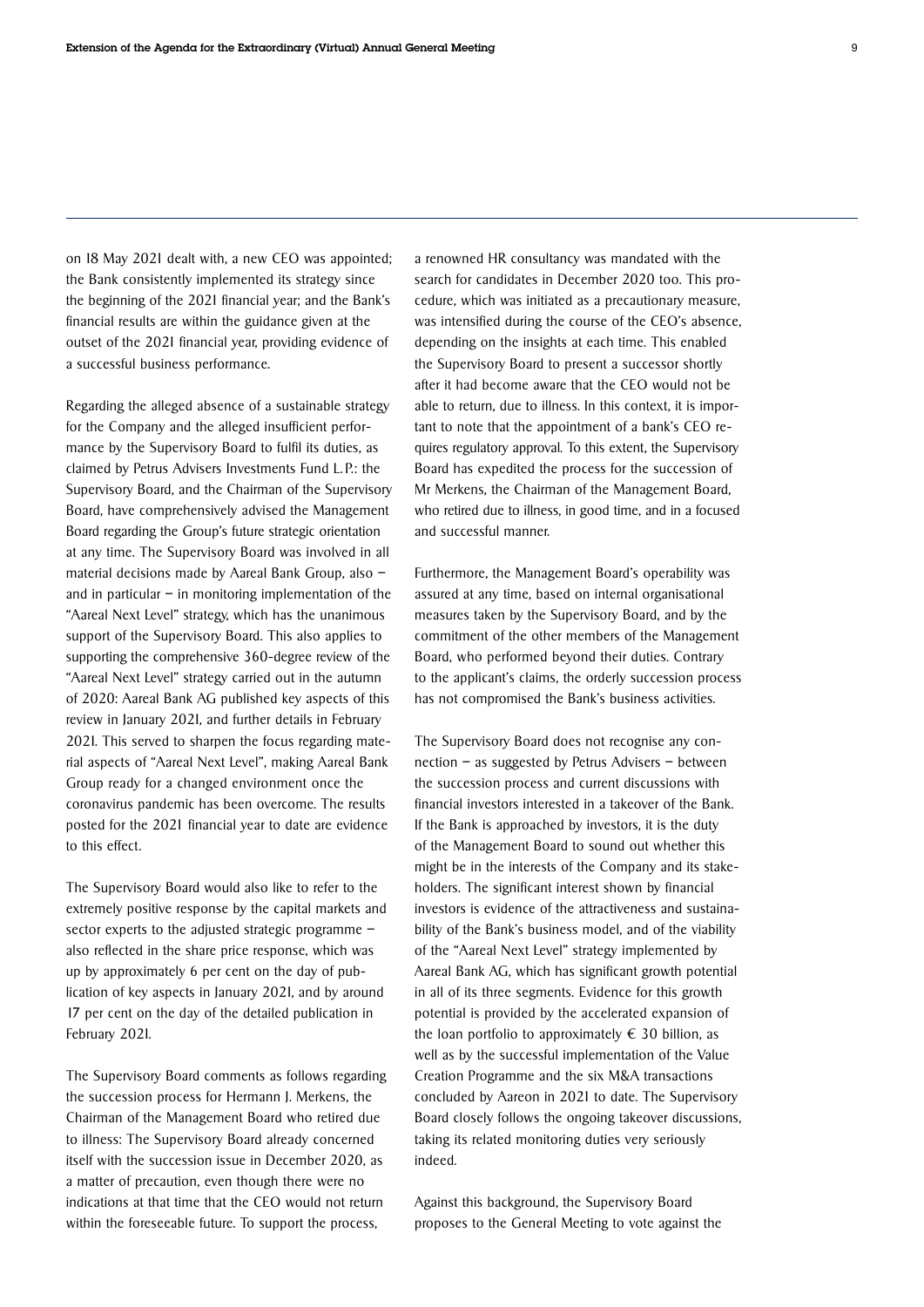removal of the Chairman and the members of the Supervisory Board – Ms Korsch, Mr von Dryander, and Mr Voigtländer – proposed under agenda item no. 2.

2. Statement regarding agenda item no. 3: request for extension of the agenda and application for by-elections of Supervisory Board members

There is no reason for the by-election of three individuals to the Supervisory Board, as proposed by Petrus Advisers Investments Fund L. P., for the reasons stated with regard to the request for extension of the agenda under agenda item no. 2.

Furthermore, it is uncertain whether these candidates would in fact comply with regulatory requirements for assumption of office, as set out within the framework of a mandatory examination of suitability and reliability by the German Federal Financial Supervisory Authority (BaFin) in particular.

Therefore, the Supervisory Board proposes to the General Meeting to vote against the elections of Mr Laber, Ms Khüny and Mr Sonne, as proposed under agenda item no. 3.

Wiesbaden, November 2021

Aareal Bank AG

The Management Board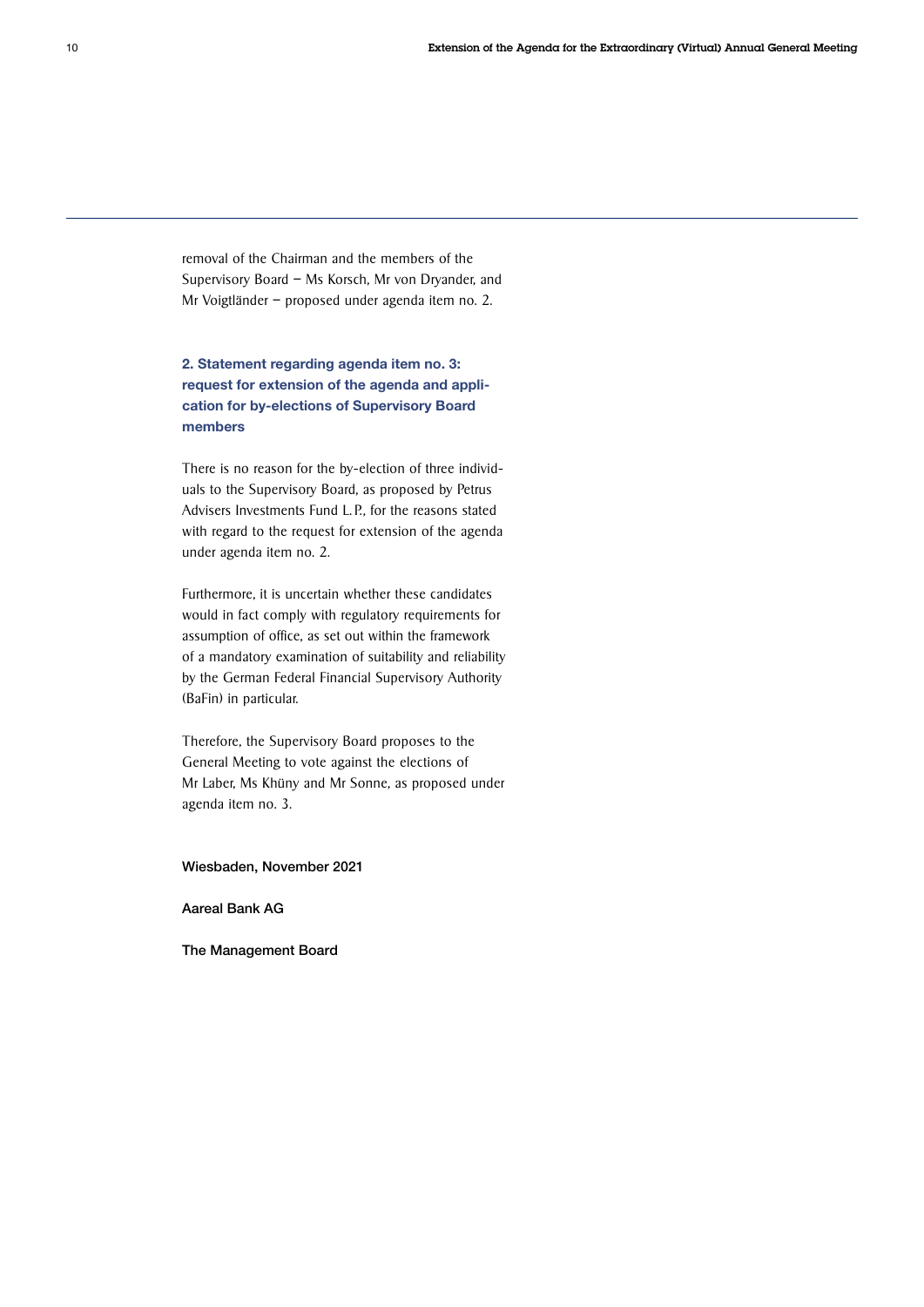Aareal Bank AG Paulinenstrasse 15 · 65189 Wiesbaden, Germany

www.aareal-bank.com